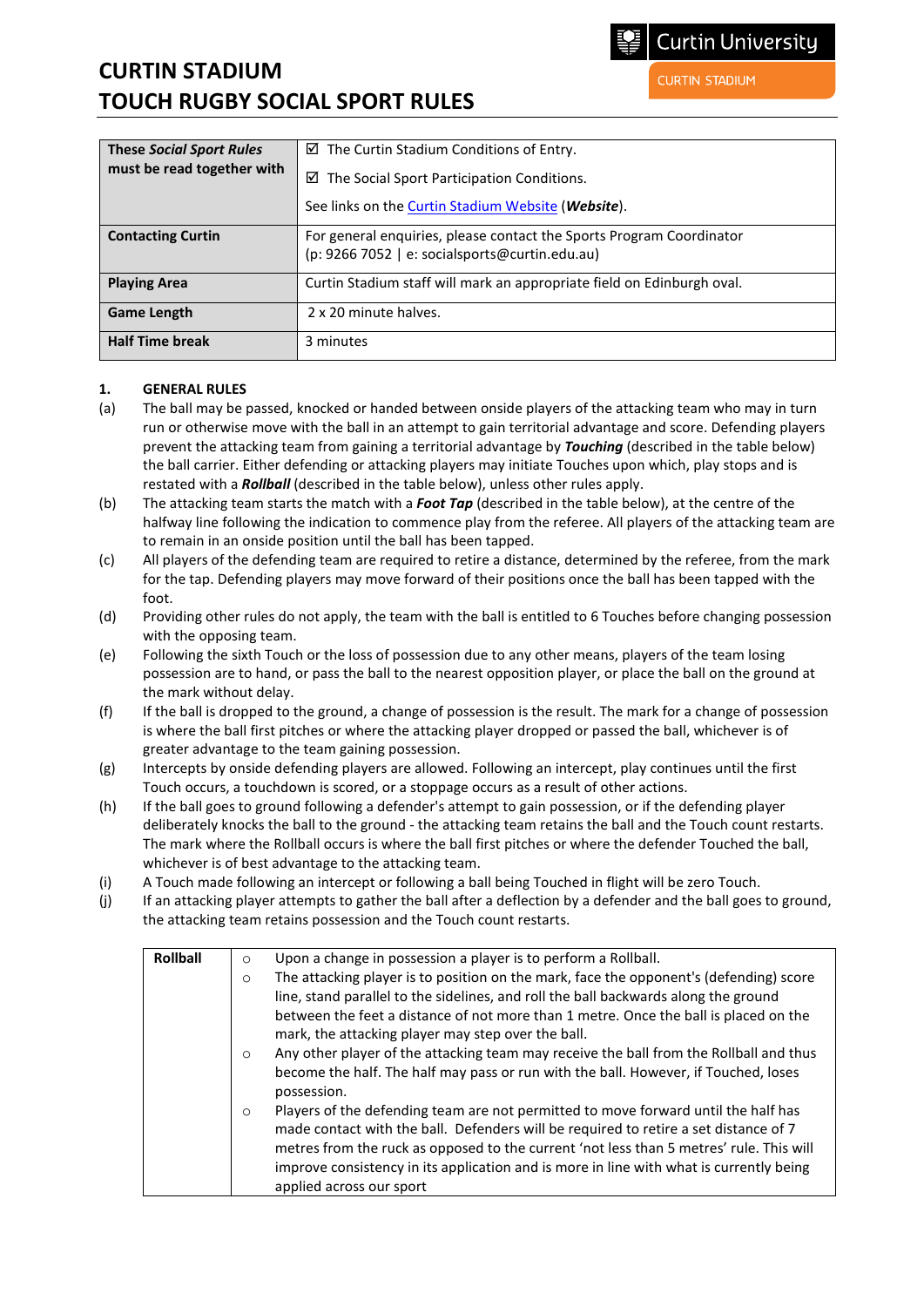# **CURTIN STADIUM TOUCH RUGBY SOCIAL SPORT RULES**

**CURTIN STADIUM** 

**Curtin University** 

|                  | The defender will be required to retire to an onside position without interfering or<br>$\circ$<br>impeding the attacking team. This rule will replace the requirement to return to an<br>onside position without changing direction. A player may now choose any direction and                                                                                                                                                                                                                                                                                                                                                                                                                                                                                                                                                                                                                                                                                                                                                                                                                                                                                                                                                                                                                                                                                                                                                                                                                                                                                                                                                                                                                                                |
|------------------|--------------------------------------------------------------------------------------------------------------------------------------------------------------------------------------------------------------------------------------------------------------------------------------------------------------------------------------------------------------------------------------------------------------------------------------------------------------------------------------------------------------------------------------------------------------------------------------------------------------------------------------------------------------------------------------------------------------------------------------------------------------------------------------------------------------------------------------------------------------------------------------------------------------------------------------------------------------------------------------------------------------------------------------------------------------------------------------------------------------------------------------------------------------------------------------------------------------------------------------------------------------------------------------------------------------------------------------------------------------------------------------------------------------------------------------------------------------------------------------------------------------------------------------------------------------------------------------------------------------------------------------------------------------------------------------------------------------------------------|
|                  | change that direction, as long as their actions do not interfere with the attacking team.                                                                                                                                                                                                                                                                                                                                                                                                                                                                                                                                                                                                                                                                                                                                                                                                                                                                                                                                                                                                                                                                                                                                                                                                                                                                                                                                                                                                                                                                                                                                                                                                                                      |
| Foot tap         | The foot tap is taken by placing the ball on the ground at or behind the mark, tapping the<br>ball the foot. Any player of the attacking team may take the tap. Any onside player of the<br>attacking team may retrieve the ball once the tap has been taken.                                                                                                                                                                                                                                                                                                                                                                                                                                                                                                                                                                                                                                                                                                                                                                                                                                                                                                                                                                                                                                                                                                                                                                                                                                                                                                                                                                                                                                                                  |
| <b>The Touch</b> | Players of both defending and attacking teams are to use the minimum force necessary<br>$\circ$<br>to make Touches.<br>If the ball is knocked from the hands of a player in possession during a Touch, the<br>$\circ$<br>Touch counts and the player retains possession, and they are required to perform a<br>Rollball. The Touch count continues, unless it is the 6 <sup>th</sup> Touch.<br>After a Touch has occurred, the player in possession is required to stop, return to the<br>$\circ$<br>mark where the Touch occurred (if the mark has been over-run) and perform a Rollball<br>without delay.<br>A player is not to pass or otherwise deliver the ball after a Touch has occurred. If a<br>$\circ$<br>player passes the ball after being Touched, they lose possession.<br>A player must not claim or call for a Touch unless Touch has actually occurred.<br>$\circ$<br>The Rollball mark depends on the position of the player in possession when the Touch<br>$\circ$<br>occurs.<br>If a player places the ball on the ground on or over the score line at the same time a<br>$\circ$<br>Touch occurs, the Touch counts and a touchdown is not awarded.<br>Should a player in possession make a Touch on an offside defender who is trying to<br>$\circ$<br>retire and remain out of play, the Touch counts.<br>If a player in possession of the ball is Touched after crossing the attacking score line<br>$\circ$<br>and prior to the scoring of a touchdown, the Touch counts. Play is restarted with a<br>Rollball made 5 metres infield from where the player in possession crossed the score<br>line.<br>If a player in possession of the ball is Touched while on or behind their defending<br>$\circ$ |
|                  | scoreline, the Touch counts and play is restarted with a Rollball made five 5 metres<br>infield from where the player in possession was Touched.                                                                                                                                                                                                                                                                                                                                                                                                                                                                                                                                                                                                                                                                                                                                                                                                                                                                                                                                                                                                                                                                                                                                                                                                                                                                                                                                                                                                                                                                                                                                                                               |

#### **2. PLAYERS**

- (a) The maximum number of players on field at any time is 6.
- (b) The minimum number of players on field at any time is 4.
- (c) Each team must have 2 female players on the field at all times. There are no maximum female player requirements for a game (teams can elect to play in the mixed competition with an all-female team).
- (d) If a team has an incorrect ratio of players it will either be ineligible to play or the referee and both team captains can agree before the game that the teams will play a 'friendly' game with the incorrect ratio. In either circumstance, Curtin will award the team with the incorrect ratio an automatic loss.

# **3. SUBSTITUTION OF PLAYERS**

Substitution of players can only occur upon request to the referee and at a possession changeover.

# **4. PLAYER EQUIPMENT**

Players must wear appropriate shoes in good condition. Curtin Stadium staff have the right to check footwear prior to each match to ensure 'studs' are safe.

### **5. SCORING**

- (a) A touchdown is awarded when a player (without being Touched and being a player other than the half) places the ball on the ground on or over the team's attacking score line and within the boundaries of the Touchdown Zone.
- (b) A touchdown is worth 1 point.

#### **6. CAUTIONS, WARNINGS, SEND OFFS**

(a) Umpires may issue cautions, warnings or send offs at any time in their discretion.